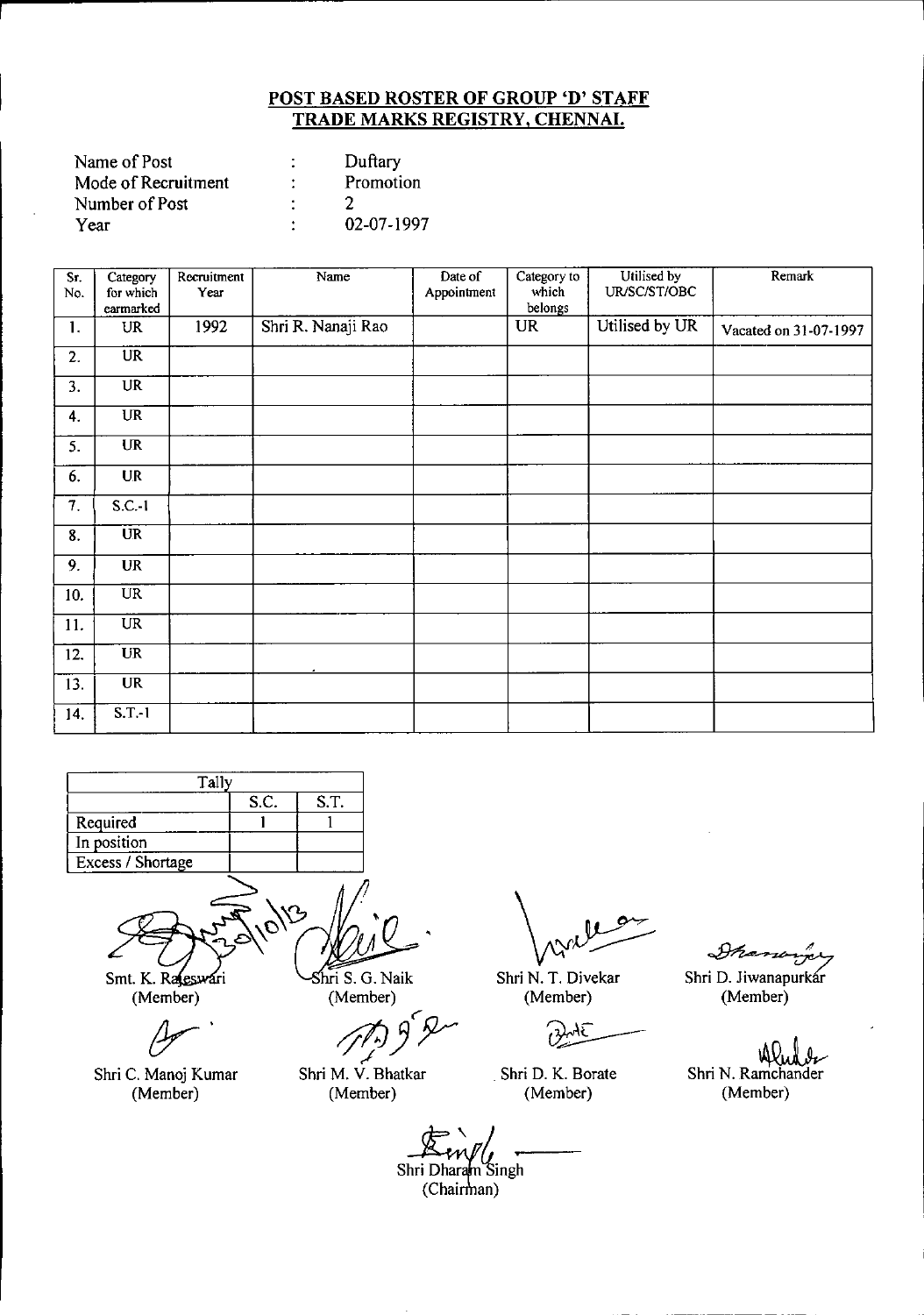| Name of Post        |   | Duftary    |
|---------------------|---|------------|
| Mode of Recruitment |   | Promotion  |
| Number of Post      |   |            |
| Year                | ٠ | 31-12-1997 |

| $\overline{\text{Sr.}}$ | Category                          | Recruitment | Name               | Date of     | Category to | Utilised by    | Remark                |
|-------------------------|-----------------------------------|-------------|--------------------|-------------|-------------|----------------|-----------------------|
| No.                     | for which                         | Year        |                    | Appointment | which       | UR/SC/ST/OBC   |                       |
|                         | earmarked                         |             |                    |             | belongs     |                |                       |
| 1.                      | <b>UR</b>                         | 1992        | Shri R. Nanaji Rao |             | <b>UR</b>   | Utilised by UR | Vacated on 31-07-1997 |
| 2.                      | <b>UR</b>                         |             |                    |             |             |                |                       |
| 3.                      | $\overline{UR}$                   |             |                    |             | $\bullet$   |                |                       |
| 4.                      | $\ensuremath{\mathsf{UR}}\xspace$ |             |                    |             |             |                |                       |
| 5.                      | <b>UR</b>                         |             |                    |             |             |                |                       |
| 6.                      | <b>UR</b>                         |             |                    |             |             |                |                       |
| 7.                      | $S.C.-1$                          |             |                    |             |             |                |                       |
| 8.                      | <b>UR</b>                         |             |                    |             |             |                |                       |
| 9.                      | <b>UR</b>                         |             |                    |             |             |                |                       |
| 10.                     | <b>UR</b>                         |             |                    |             |             |                |                       |
| 11.                     | <b>UR</b>                         |             |                    |             |             |                |                       |
| 12.                     | <b>UR</b>                         |             |                    |             |             |                |                       |
| 13.                     | <b>UR</b>                         |             |                    |             |             |                |                       |
| 14.                     | $S.T.-1$                          |             |                    |             | $\sim$      |                |                       |





Smt. KRajeswari (Member)

*(};r'*

Shri C. Manoj Kumar (Member)

**10 PM**<br>ri S. G. Naik

(Member)

*P/Jyy*

Shri M. V. Bhatkar (Member)

Shri N. T. Divekar (Member)

Μc B

Shri D. K. Borate (Member)

Shanary

Shri D. Jiwanapurkar (Member)

Shri N. Ramchander

(Member)

Shri Dharam Singh (Chairman)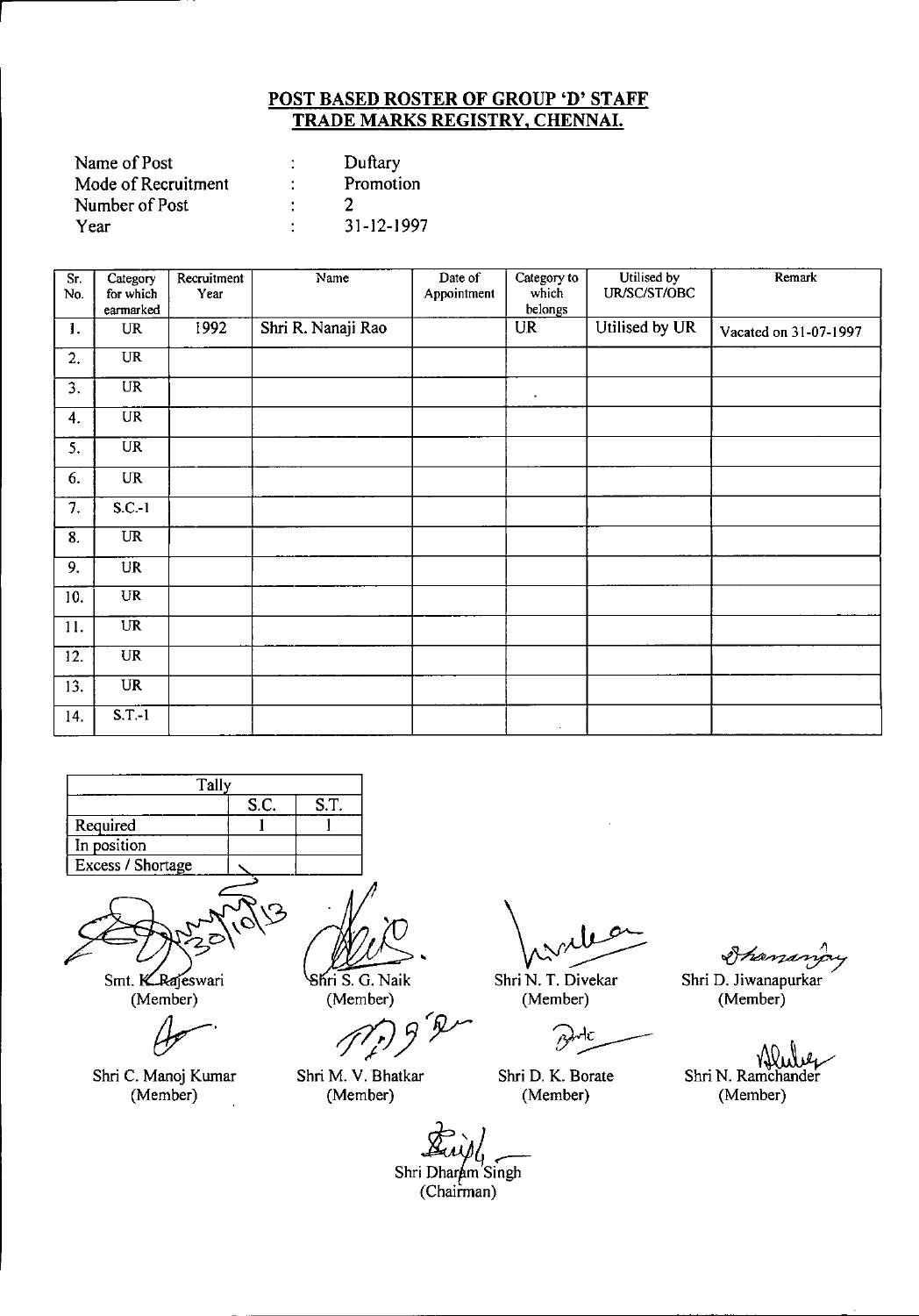| Name of Post        |   | Duftary    |
|---------------------|---|------------|
| Mode of Recruitment | ٠ | Promotion  |
| Number of Post      |   |            |
| Year                |   | 31-12-1998 |

 $\overline{\phantom{a}}$  .

| $\overline{\text{Sr.}}$<br>No. | Category<br>for which | Recruitment<br>Year | Name                | Date of<br>Appointment | Category<br>to which | Utilised by<br>UR/SC/ST/OBC | Remark                |
|--------------------------------|-----------------------|---------------------|---------------------|------------------------|----------------------|-----------------------------|-----------------------|
|                                | earmarked             |                     |                     |                        | belongs              |                             |                       |
| 1.                             | <b>UR</b>             | 1992                | Shri R. Nanaji Rao  |                        |                      |                             | Vacated on 31-07-1997 |
| 2.                             | <b>UR</b>             | 1998                | Shri Syed Gafoor    | 30-11-1998             | <b>UR</b>            | Utilised by UR              |                       |
| 3.                             | <b>UR</b>             | 1998                | Shri B. Ramamoorthy | 30-11-1998             | S.C.                 | Utilised by UR              |                       |
| 4.                             | <b>UR</b>             |                     |                     |                        |                      |                             |                       |
| 5.                             | <b>UR</b>             |                     | $\pmb{\varphi}$     |                        |                      |                             |                       |
| 6.                             | <b>UR</b>             |                     |                     |                        |                      |                             |                       |
| 7.                             | $S.C.-1$              |                     |                     |                        |                      |                             |                       |
| 8.                             | <b>UR</b>             |                     |                     |                        |                      |                             |                       |
| 9.                             | <b>UR</b>             |                     |                     |                        |                      |                             |                       |
| 10.                            | <b>UR</b>             |                     |                     |                        |                      |                             |                       |
| 11.                            | <b>UR</b>             |                     |                     |                        |                      |                             |                       |
| 12.                            | <b>UR</b>             |                     |                     |                        |                      |                             |                       |
| 13.                            | $\overline{UR}$       |                     |                     |                        |                      |                             |                       |
| 14.                            | $S.T.-1$              |                     |                     |                        |                      |                             |                       |



Smt. K. Rajeswari

(Member)

 $A -$ 

Shri C. Manoj Kumar (Member)

Shri S. G. Naik (Member)

*rflJJ7* <sup>r</sup>

Shri M. V. Bhatkar (Member)

١e  $\ddot{\cdot}$ 

Shri N. T. Oivekar (Member)

~~

Shri O. K. Borate (Member)

I nen

Shri D. Jiwanapurkar (Member)

Shri N. Ramchander

(Member)

Shri Dharan Singh  $(Chairm|an)$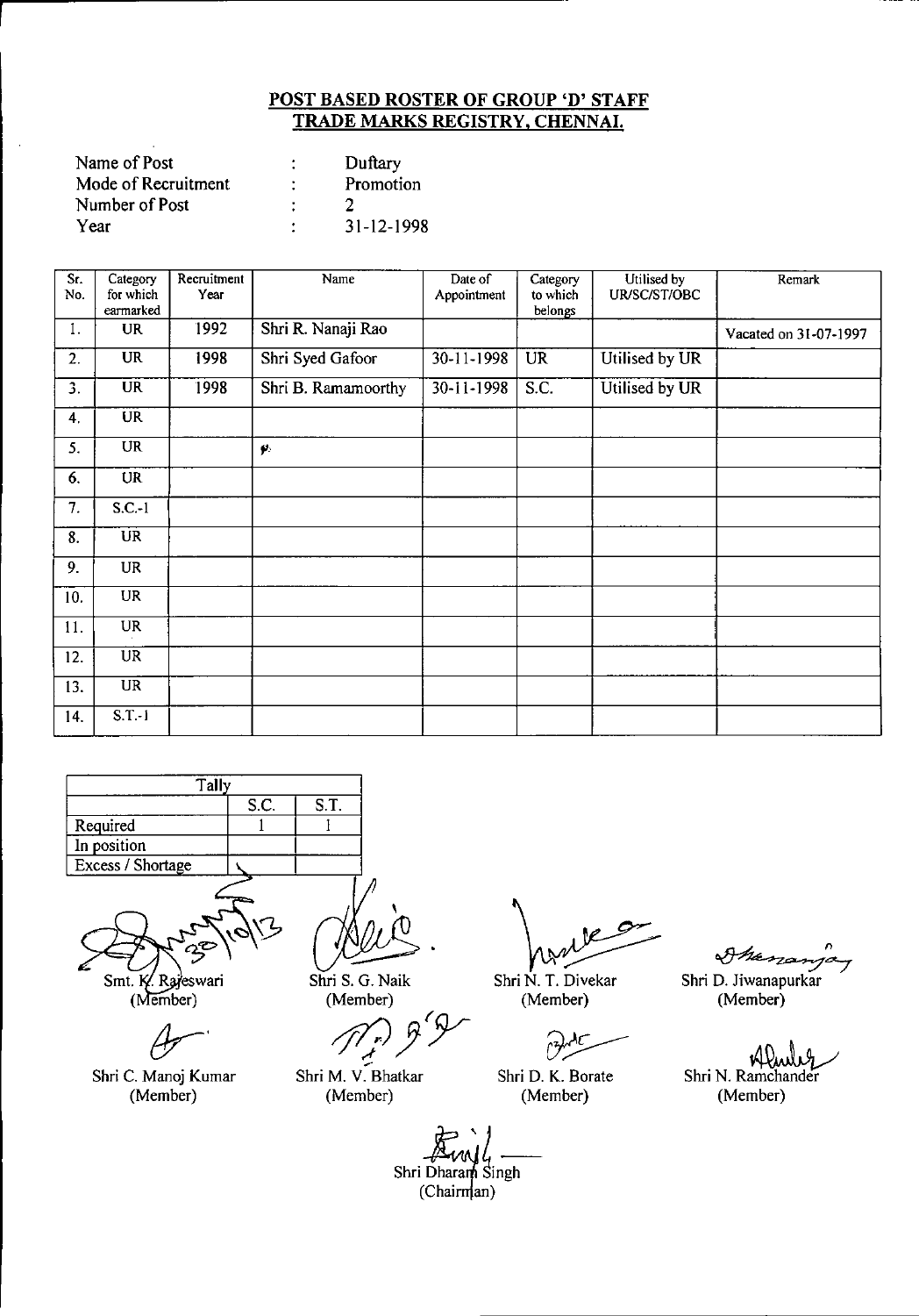| Name of Post        |   | Duftary    |
|---------------------|---|------------|
| Mode of Recruitment | ٠ | Promotion  |
| Number of Post      |   |            |
| Year                | ٠ | 31-12-1999 |

 $\mathcal{L}$ 

| Sr.<br>No.                | Category<br>for which | Recruitment<br>Year | Name                | Date of<br>Appointment | Category<br>to which | Utilised by<br>UR/SC/ST/OBC | Remark                |
|---------------------------|-----------------------|---------------------|---------------------|------------------------|----------------------|-----------------------------|-----------------------|
|                           | earmarked             |                     |                     |                        | belongs              |                             |                       |
| 1.                        | <b>UR</b>             | 1992                | Shri R. Nanaji Rao  |                        |                      |                             | Vacated on 31-07-1997 |
| 2.                        | <b>UR</b>             | 1998                | Shri Syed Gafoor    | 30-11-1998             | <b>UR</b>            | Utilised by UR              |                       |
| $\overline{\mathbf{3}}$ . | <b>UR</b>             | 1998                | Shri B. Ramamoorthy | 30-11-1998             | S.C.                 | Utilised by UR              |                       |
| 4.                        | <b>UR</b>             |                     |                     |                        |                      |                             |                       |
| 5.                        | <b>UR</b>             |                     |                     |                        |                      |                             |                       |
| 6.                        | <b>UR</b>             |                     |                     |                        |                      | ٠                           |                       |
| 7.                        | $S.C.-1$              |                     |                     |                        |                      |                             |                       |
| 8.                        | <b>UR</b>             |                     |                     |                        |                      |                             |                       |
| 9.                        | <b>UR</b>             |                     |                     |                        |                      |                             |                       |
| 10.                       | <b>UR</b>             |                     |                     |                        |                      |                             |                       |
| 11.                       | UR                    |                     |                     |                        |                      | $\mathbf{r}$                |                       |
| 12.                       | <b>UR</b>             |                     |                     |                        |                      |                             |                       |
| 13.                       | <b>UR</b>             |                     |                     |                        |                      |                             |                       |
| 14.                       | $S.T.-1$              |                     |                     |                        |                      |                             |                       |





Shri C. Manoj Kumar (Member)

Shri S. G. Naik

(Member)

*ftjJ3'~*

Shri M. V. Bhatkar (Member)

~

Shri N. T. Diveka (Member)

 $\partial$ ЛΟ

Shri D. K. Borate (Member)

France

Shri D. Jiwanapurkar (Member)

Shri N. Ramchan (Member)

 $\frac{R}{r}$ <br> $\frac{P}{r}$ <br> $\frac{P}{r}$ <br> $\frac{P}{r}$ <br> $\frac{P}{r}$  $\frac{\sum_{i=1}^{n} x_i}{\sum_{i=1}^{n} x_i}$ Shri Dharam Singh  $(Cha$  $rman)$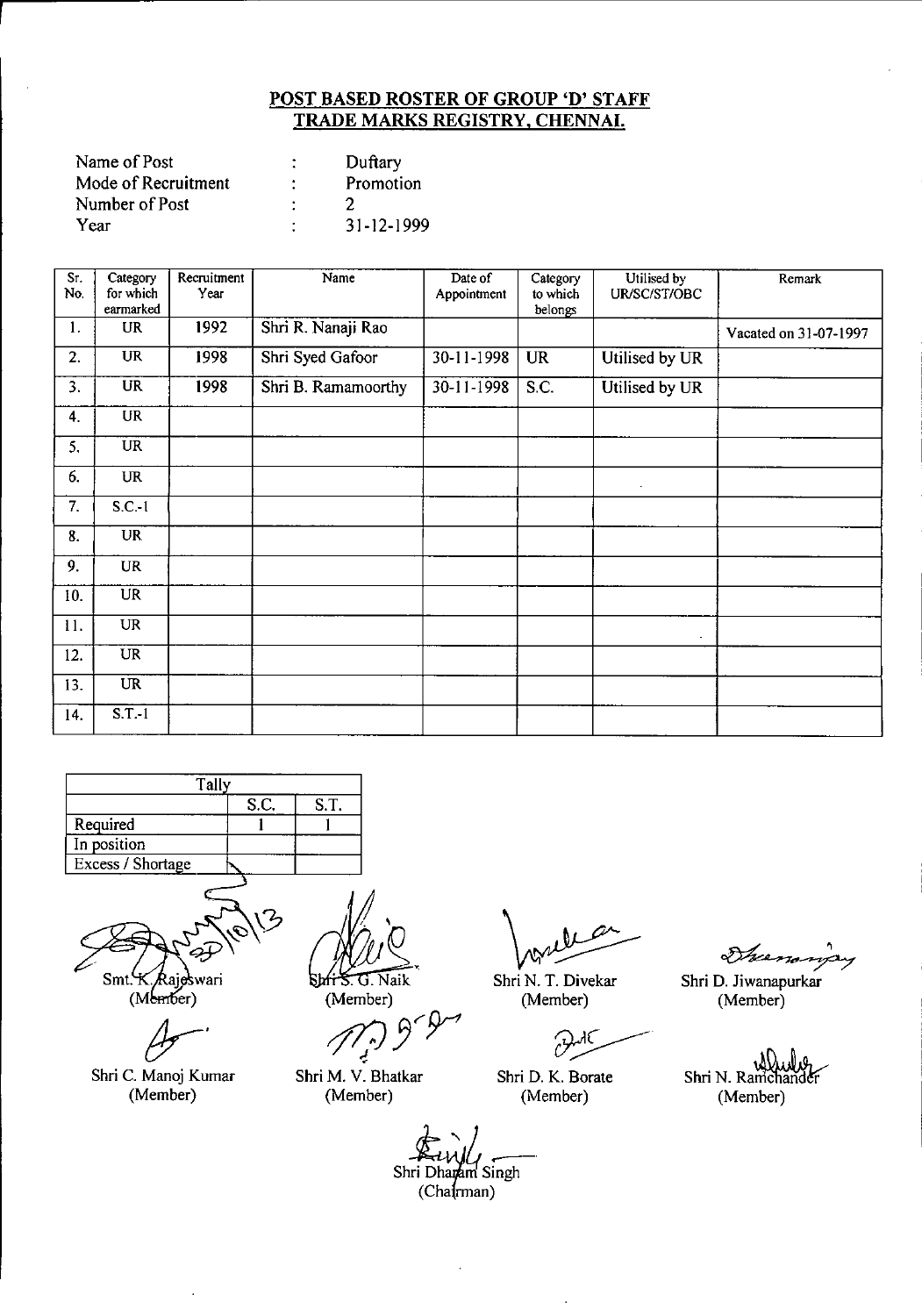| Name of Post        | Duftary    |
|---------------------|------------|
| Mode of Recruitment | Promotion  |
| Number of Post      |            |
| Year                | 31-12-2000 |

| Sr.<br>No. | Category<br>for which | Recruitment<br>Year | Name                | Date of<br>Appointment | Category<br>to which | Utilised by<br>UR/SC/ST/OBC | Remark                |
|------------|-----------------------|---------------------|---------------------|------------------------|----------------------|-----------------------------|-----------------------|
|            | earmarked             |                     |                     |                        | belongs              |                             |                       |
| 1.         | <b>UR</b>             | 1992                | Shri R. Nanaji Rao  |                        |                      |                             | Vacated on 31-07-1997 |
| 2.         | <b>UR</b>             | 1998                | Shri Syed Gafoor    | 30-11-1998             | <b>UR</b>            | Utilised by UR              |                       |
| 3.         | UR                    | 1998                | Shri B. Ramamoorthy | 30-11-1998             | S.C.                 | Utilised by UR              |                       |
| 4.         | <b>UR</b>             |                     |                     |                        |                      |                             |                       |
| 5.         | <b>UR</b>             |                     |                     |                        |                      |                             |                       |
| 6.         | <b>UR</b>             |                     |                     |                        |                      |                             |                       |
| 7.         | $S.C.-1$              |                     |                     |                        |                      |                             |                       |
| 8.         | <b>UR</b>             |                     |                     |                        |                      |                             |                       |
| 9.         | <b>UR</b>             |                     |                     |                        |                      |                             |                       |
| 10.        | <b>UR</b>             |                     |                     |                        |                      |                             |                       |
| 11.        | <b>UR</b>             |                     |                     |                        |                      |                             |                       |
| 12.        | UR <sup>T</sup>       |                     |                     |                        |                      |                             |                       |
| 13.        | <b>UR</b>             |                     |                     |                        |                      |                             |                       |
| 14.        | $S.T.-1$              |                     |                     |                        |                      |                             |                       |



Shri C. Manoj Kumar (Member)

Shri<del>ng.</del> G. Naik (Member)

*10J3'T* ، 7 ( *۲ ) |*<br>Shri M. V. Bhatkar

(Member)

 $\sqrt{v}$ 

Shri N. T. Divekar (Member)

 $\mathcal{P}^{\mathcal{A}_{\mathbf{c}}}$ 

Shri D. K. Borate (Member)

~<br>–

Shri D. Jiwanapurkar (Member)

Shri N. Ramchander

(Member)

Shri Dhafam Singh (Chairman)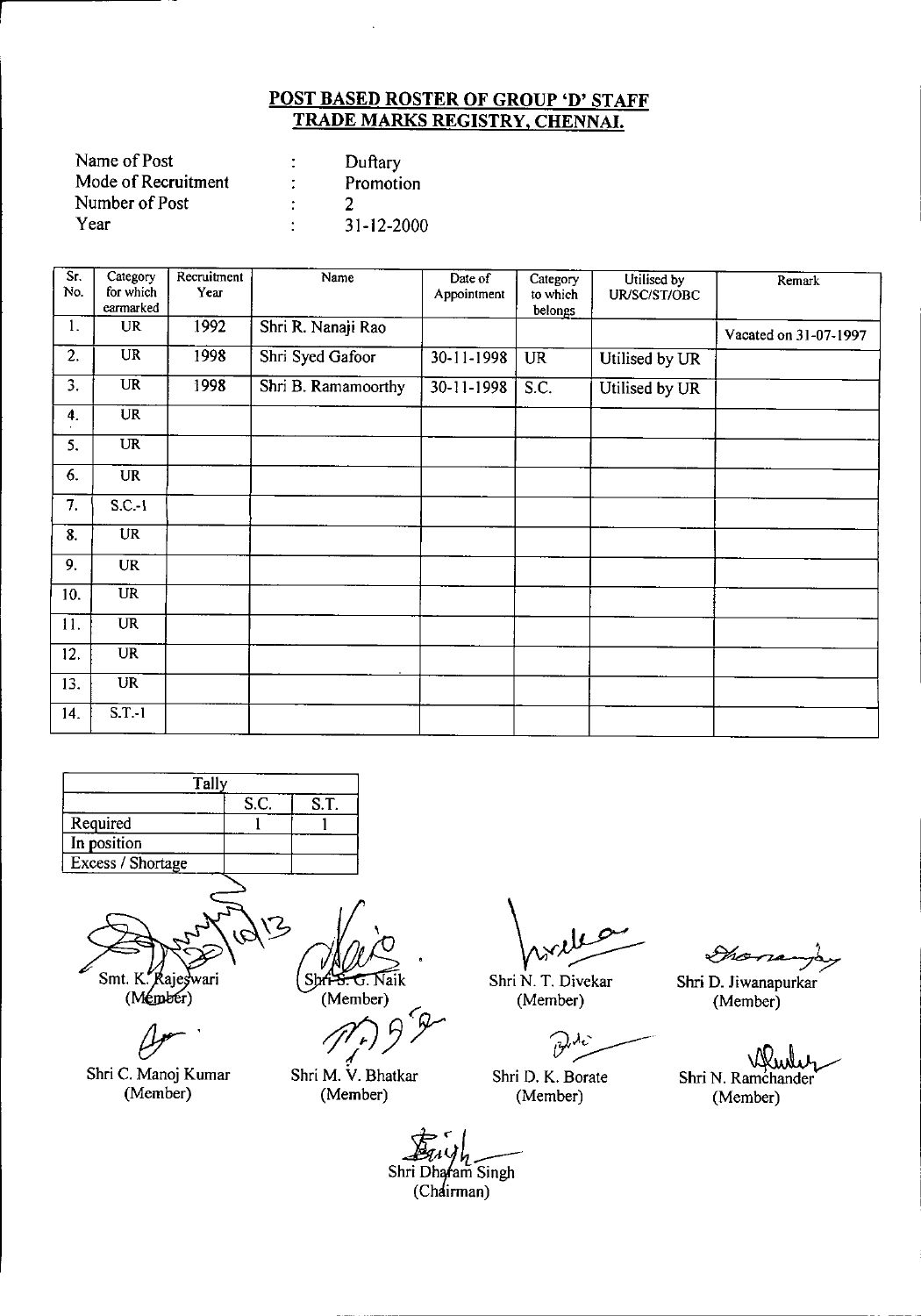| Name of Post        |   | Duftary          |
|---------------------|---|------------------|
| Mode of Recruitment | ÷ | Promotion        |
| Number of Post      |   |                  |
| Year                |   | $31 - 12 - 2001$ |

| $\overline{\text{Sr}}$<br>No. | Category<br>for which             | Recruitment<br>Year | Name                | Date of<br>Appointment | Category<br>to which | Utilised by<br>UR/SC/ST/OBC | Remark                |
|-------------------------------|-----------------------------------|---------------------|---------------------|------------------------|----------------------|-----------------------------|-----------------------|
|                               | earmarked                         |                     |                     |                        | belongs              |                             |                       |
| 1.                            | <b>UR</b>                         | 1992                | Shri R. Nanaji Rao  |                        |                      |                             | Vacated on 31-07-1997 |
| 2.                            | <b>UR</b>                         | 1998                | Shri Syed Gafoor    | 30-11-1998             | <b>UR</b>            | Utilised by UR              |                       |
| $\overline{3}$ .              | <b>UR</b>                         | 1998                | Shri B. Ramamoorthy | 30-11-1998             | S.C.                 | Utilised by UR              |                       |
| 4.                            | <b>UR</b>                         |                     |                     |                        |                      |                             |                       |
| 5.                            | $\overline{\text{UR}}$            |                     |                     |                        |                      |                             |                       |
| 6.                            | $\ensuremath{\mathsf{UR}}\xspace$ |                     |                     |                        |                      |                             |                       |
| 7.                            | $S.C.-1$                          |                     |                     |                        |                      |                             |                       |
| 8.                            | $\overline{UR}$                   |                     |                     |                        |                      |                             |                       |
| 9.                            | <b>UR</b>                         |                     |                     |                        |                      |                             |                       |
| 10.                           | <b>UR</b>                         |                     |                     |                        |                      | $\sim$                      |                       |
| 11.                           | <b>UR</b>                         |                     |                     |                        |                      |                             |                       |
| 12.                           | <b>UR</b>                         |                     |                     |                        |                      |                             |                       |
| 13.                           | $\overline{UR}$                   |                     |                     |                        |                      |                             |                       |
| 14.                           | $S.T.-I$                          |                     |                     |                        |                      |                             |                       |



(Member)

~. Shri C. Manoj Kumar (Member)

Shri S. G. Naik

(Member)

Shri M. V. Bhatkar (Member)

Shri N. T. Divekar (Member)

י<br>איז

Shri D. K. Borate (Member)

Gham

Shri D. Jiwanapurkaf (Member)

Shri N. Ramchander (Member)

Shri Dharam Singh  $(Cha/man)$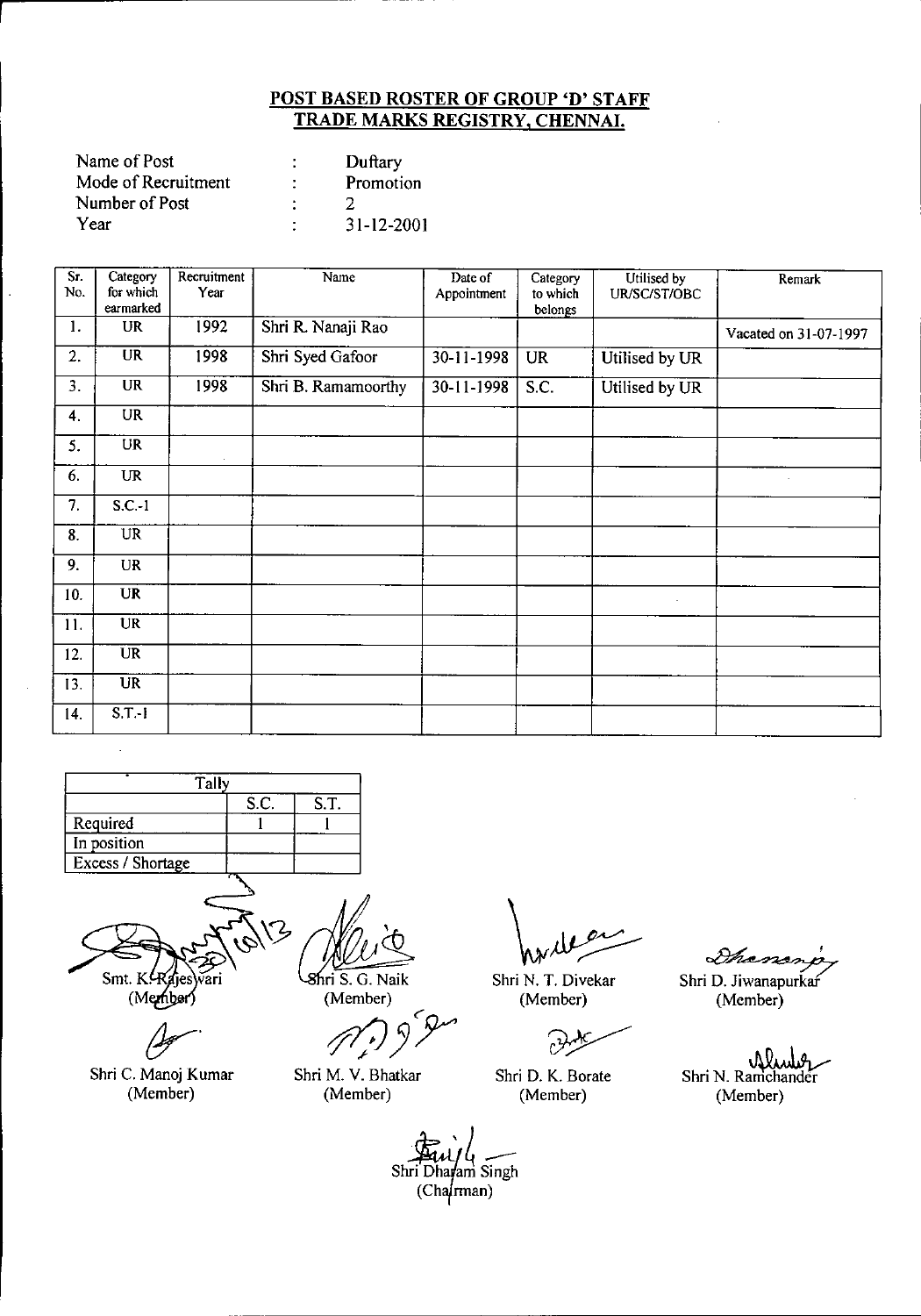| Name of Post        |   | Duftary    |
|---------------------|---|------------|
| Mode of Recruitment | ÷ | Promotion  |
| Number of Post      |   |            |
| Year                | ٠ | 31-12-2002 |

| Sr.<br>No. | Category<br>for which<br>earmarked | Recruitment<br>Year | Name                | Date of<br>Appointment | Category<br>to which<br>belongs | Utilised by<br>UR/SC/ST/OBC | Remark                |
|------------|------------------------------------|---------------------|---------------------|------------------------|---------------------------------|-----------------------------|-----------------------|
| 1.         | <b>UR</b>                          | 1992                | Shri R. Nanaji Rao  |                        |                                 |                             | Vacated on 31-07-1997 |
| 2.         | <b>UR</b>                          | 1998                | Shri Syed Gafoor    | 30-11-1998             | <b>UR</b>                       | Utilised by UR              |                       |
| 3.         | $\overline{\text{UR}}$             | 1998                | Shri B. Ramamoorthy | 30-11-1998             | S.C.                            | Utilised by UR              |                       |
| 4.         | <b>UR</b>                          |                     |                     |                        |                                 |                             |                       |
| 5.         | $\overline{\text{UR}}$             |                     |                     |                        |                                 |                             |                       |
| 6.         | <b>UR</b>                          |                     |                     |                        |                                 |                             |                       |
| 7.         | $S_{C-1}$                          |                     |                     |                        |                                 |                             |                       |
| 8.         | <b>UR</b>                          |                     |                     |                        |                                 |                             |                       |
| 9.         | <b>UR</b>                          |                     |                     |                        |                                 |                             |                       |
| 10.        | $\overline{\text{UR}}$             |                     |                     |                        |                                 |                             |                       |
| 11.        | UR                                 |                     |                     |                        |                                 |                             |                       |
| 12.        | <b>UR</b>                          |                     |                     |                        |                                 |                             |                       |
| 13.        | <b>UR</b>                          |                     |                     |                        |                                 |                             |                       |
| 14.        | $S.T-1$                            |                     |                     |                        |                                 |                             |                       |



Smt. K. Rajeswari<br>(Member)

Shri M. V. Bhatkar (Member)

Shri S. G. Naik

(Member)<br>*(r*) *9* 

O Shri N. T. Divekar

(Member)

يكرين

Shri D. K. Borate (Member)

~' Shri D. Jiwanapurkar

(Member)

Shri N. Ramchander (Member)

 $\sim$ 

 $Shr\bar{i}$  D i Dharam Singh<br>(Chairman)

 $A$ 

Shri C. Manoj Kumar (Member)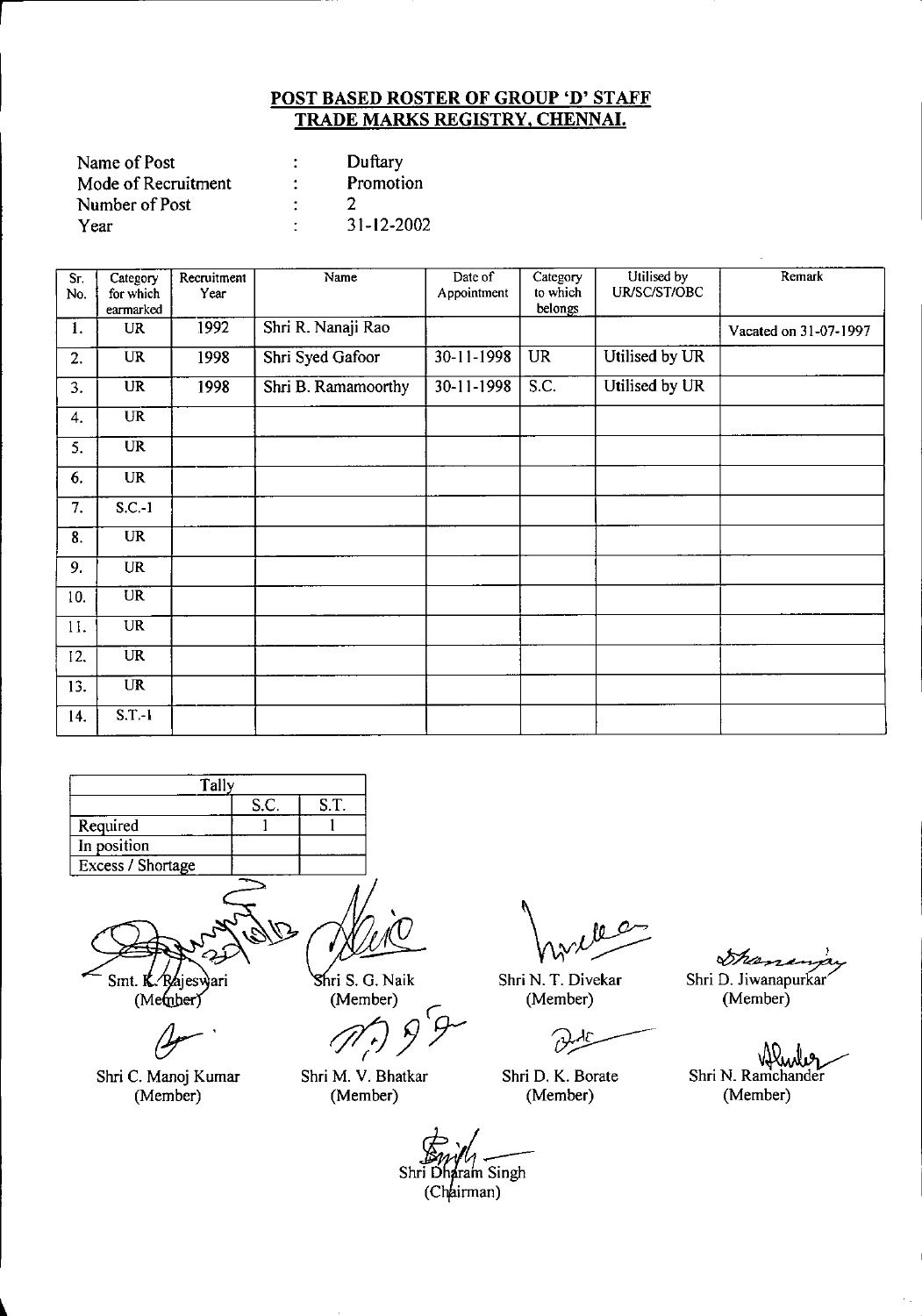| Name of Post        | Duftary    |
|---------------------|------------|
| Mode of Recruitment | Promotion  |
| Number of Post      |            |
| Year                | 31-12-2003 |

| Sr. | Category               | Recruitment | Name                | Date of          | Category            | Utilised by    | Remark                |
|-----|------------------------|-------------|---------------------|------------------|---------------------|----------------|-----------------------|
| No. | for which<br>earmarked | Year        |                     | Appointment      | to which<br>belongs | UR/SC/ST/OBC   |                       |
| 1.  | <b>UR</b>              | 1992        | Shri R. Nanaji Rao  |                  |                     |                | Vacated on 31-07-1997 |
|     |                        |             |                     |                  |                     |                |                       |
| 2.  | UR                     | 1998        | Shri Syed Gafoor    | 30-11-1998       | <b>UR</b>           | Utilised by UR | Vacated on 09-01-2003 |
| 3.  | <b>UR</b>              | 1998        | Shri B. Ramamoorthy | $30 - 11 - 1998$ | S.C.                | Utilised by UR |                       |
| 4.  | <b>UR</b>              |             |                     |                  |                     |                |                       |
| 5.  | <b>UR</b>              |             |                     |                  |                     |                |                       |
| 6.  | <b>UR</b>              |             |                     |                  |                     |                |                       |
| 7.  | $S.C.-1$               |             |                     |                  |                     |                |                       |
| 8.  | $\overline{\text{UR}}$ |             |                     |                  |                     |                |                       |
| 9.  | <b>UR</b>              |             |                     |                  |                     |                |                       |
| 10. | $\overline{\text{UR}}$ |             |                     |                  |                     |                |                       |
| 11. | <b>UR</b>              |             |                     |                  |                     |                |                       |
| 12. | <b>UR</b>              |             |                     |                  |                     |                |                       |
| 13. | <b>UR</b>              |             |                     |                  |                     |                |                       |
| 14. | $S.T.-1$               |             |                     |                  |                     |                |                       |
|     |                        |             |                     |                  |                     |                |                       |



(Member)

 $\bar{\bar{z}}$ 

*(Jr'* Shri C. Manoj Kumar (Member)

 $\ln 5$ . G. Naik (Member)

Shri M. V. Bhatkar (Member)

Wyles

Shri N. T. Oivekar (Member)

Shri O. K. Borate (Member)

 $\sqrt{\mathcal{H}}_{\ell,2}$ 

Shri D. Jiwanapurkar (Member)

υW Shri N. Ramchander (Member)

Shri Dharam Singh (Chairman)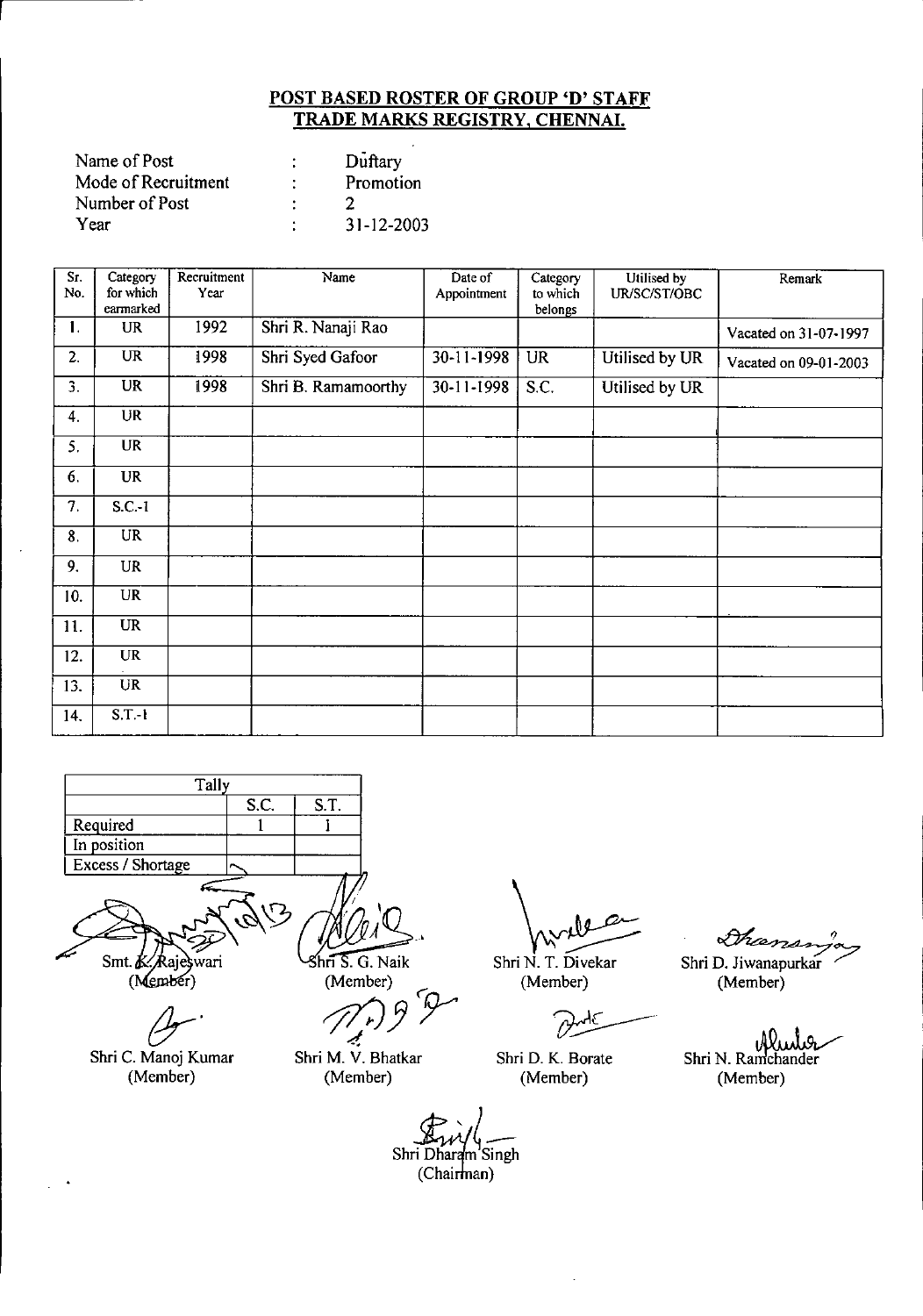| Name of Post        |   | Duftary    |
|---------------------|---|------------|
| Mode of Recruitment | ٠ | Promotion  |
| Number of Post      |   |            |
| Year                |   | 31-12-2004 |

| Sr.<br>No. | Category<br>for which  | Recruitment<br>Year | Name                | Date of     | Category<br>to which | Utilised by<br>UR/SC/ST/OBC | Remark                |
|------------|------------------------|---------------------|---------------------|-------------|----------------------|-----------------------------|-----------------------|
|            | earmarked              |                     |                     | Appointment | belongs              |                             |                       |
| 1.         | UR                     | 1992                | Shri R. Nanaji Rao  |             |                      |                             | Vacated on 31-07-1997 |
| 2.         | $\overline{\text{UR}}$ | 1998                | Shri Syed Gafoor    |             |                      |                             | Vacated on 09-01-2003 |
| 3.         | <b>UR</b>              | 1998                | Shri B. Ramamoorthy |             |                      |                             | Vacated on 09-01-2004 |
| 4.         | UR                     | 2004                | Shri R. Mohankumar  | 12-01-2004  | S.C.                 | Utilised by UR              |                       |
| 5.         | <b>UR</b>              |                     |                     |             |                      |                             |                       |
| 6.         | <b>UR</b>              |                     |                     |             |                      |                             |                       |
| 7.         | $S.C.-1$               |                     |                     |             |                      |                             |                       |
| 8.         | <b>UR</b>              |                     |                     |             |                      |                             |                       |
| 9.         | <b>UR</b>              |                     |                     |             |                      | $\bullet$                   |                       |
| 10.        | <b>UR</b>              |                     |                     |             |                      |                             |                       |
| 11.        | <b>UR</b>              |                     |                     |             |                      |                             |                       |
| 12.        | $\overline{\text{UR}}$ |                     |                     |             |                      |                             |                       |
| 13.        | $U\overline{R}$        |                     |                     |             |                      |                             |                       |
| 14.        | $S.T.-I$               |                     |                     |             |                      |                             |                       |



Shri C. Manoj Kumar (Member)

Shri M. V. Bhatkar (Member)

Shri N. T. Divekar (Member)

λC ~

Shri D. K. Borate (Member)

نۍ

Shri D. Jiwanapurkar (Member)

Shri N. Ramchander (Member)

Shri Dharam Singh (Chairman)